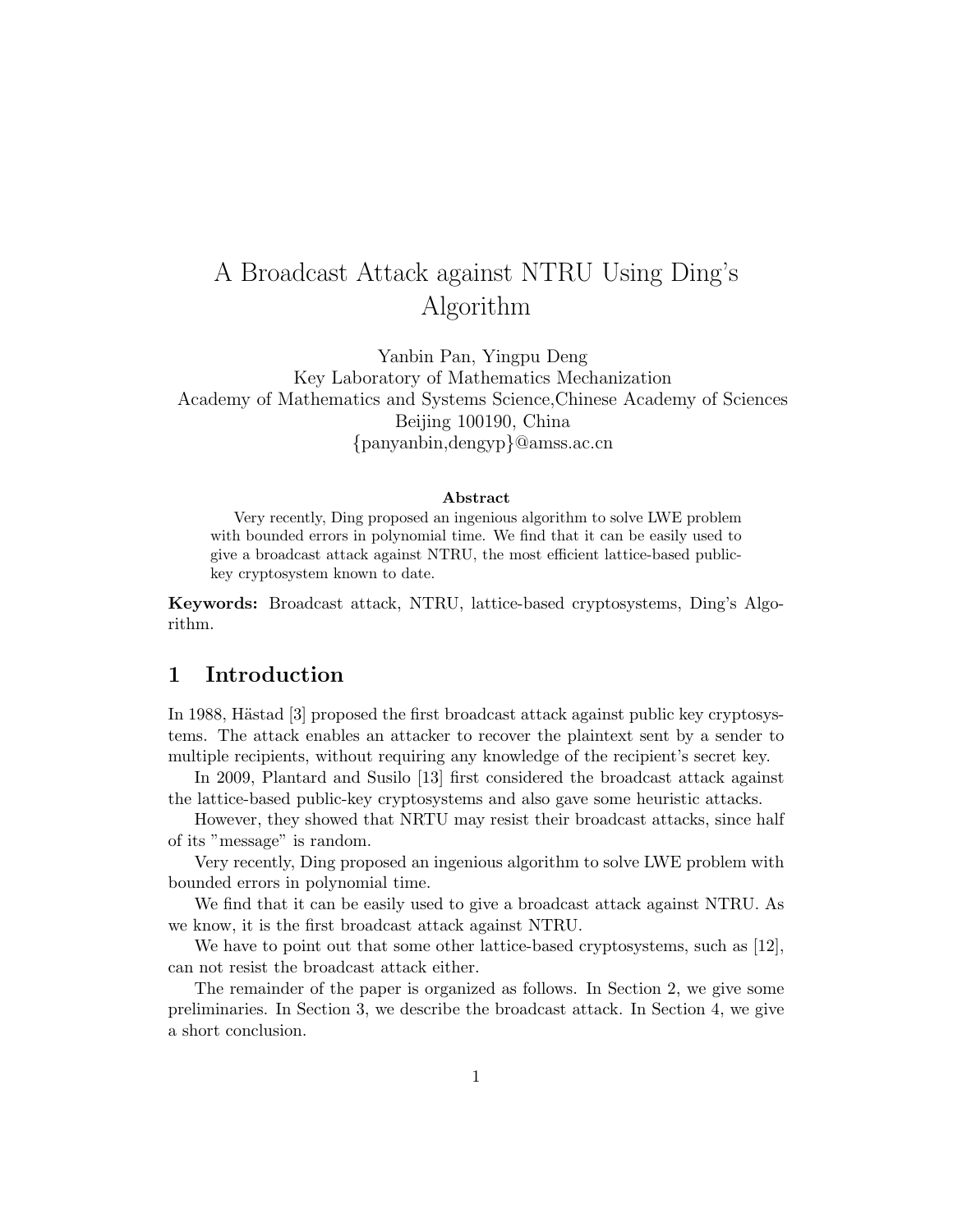# 2 Preliminaries

We denote by Z the integer ring and by  $\mathbb{Z}_q$  the residue class ring  $\mathbb{Z}/q\mathbb{Z}$ . We use bold letters to denote vectors, in column notation. If **v** is a vector, then we denote by  $\mathbf{v}_i$ the *i*-th entry of  $\bf{v}$ .

## 2.1 NTRU

The NTRU cryptosystem proposed by Hoffstein, Pipher, Silverman [7] is the most practical scheme known to date. It features reasonably short, easily created keys, high speed, and low memory requirements. By the results of Coppersmith and Shamir [1], the security of NTRU is related, but not equivalent, to the hardness of some lattice problems. To date, the chosen-ciphertext attacks against NTRU may be the most dangerous. Most of the ciphertext-only attacks [9, 5, 4] against NTRU rely on the underlying lattice's special cyclic structure.

For the completeness, we give a simple description of the NTRU cryptosystem. For more details see [7].

The NTRU cryptosystem depends on three integer parameters  $(N, p, q)$  and four sets  $\mathcal{L}_f, \mathcal{L}_g, \mathcal{L}_r, \mathcal{L}_m$  of polynomials of degree  $N-1$  with small integer coefficients. We choose p, q such that  $gcd(p, q) = 1$  and p is much smaller than q.

Denote the ring  $\mathbb{Z}[x]/(x^N-1)$  by R and the multiplication in R by  $*$  in this subsection. Every element in  $R$  can be represented as a polynomial or a vector. For example, for  $f \in R$ , we can represent f as

$$
f = \sum_{i=0}^{N-1} f_i x^i.
$$

We work in the ring R. Key Generation:

**Step 1** Choose  $f \in \mathcal{L}_f, g \in \mathcal{L}_g$  such that there exists  $F_q, F_p \in R$  satisfying  $f * F_q =$ 1 mod q and  $f * F_p = 1$  mod p.

Step 2 Let  $h = p * F_q * g \mod q$ .

Public Key:  $h, p, q$ . Private Key:  $f, F_p$ . **Encryption:** To encrypt  $m \in \mathcal{L}_m$ , we first choose an  $r \in \mathcal{L}_r$ , then compute the ciphertext:

$$
c = h * r + m \bmod q
$$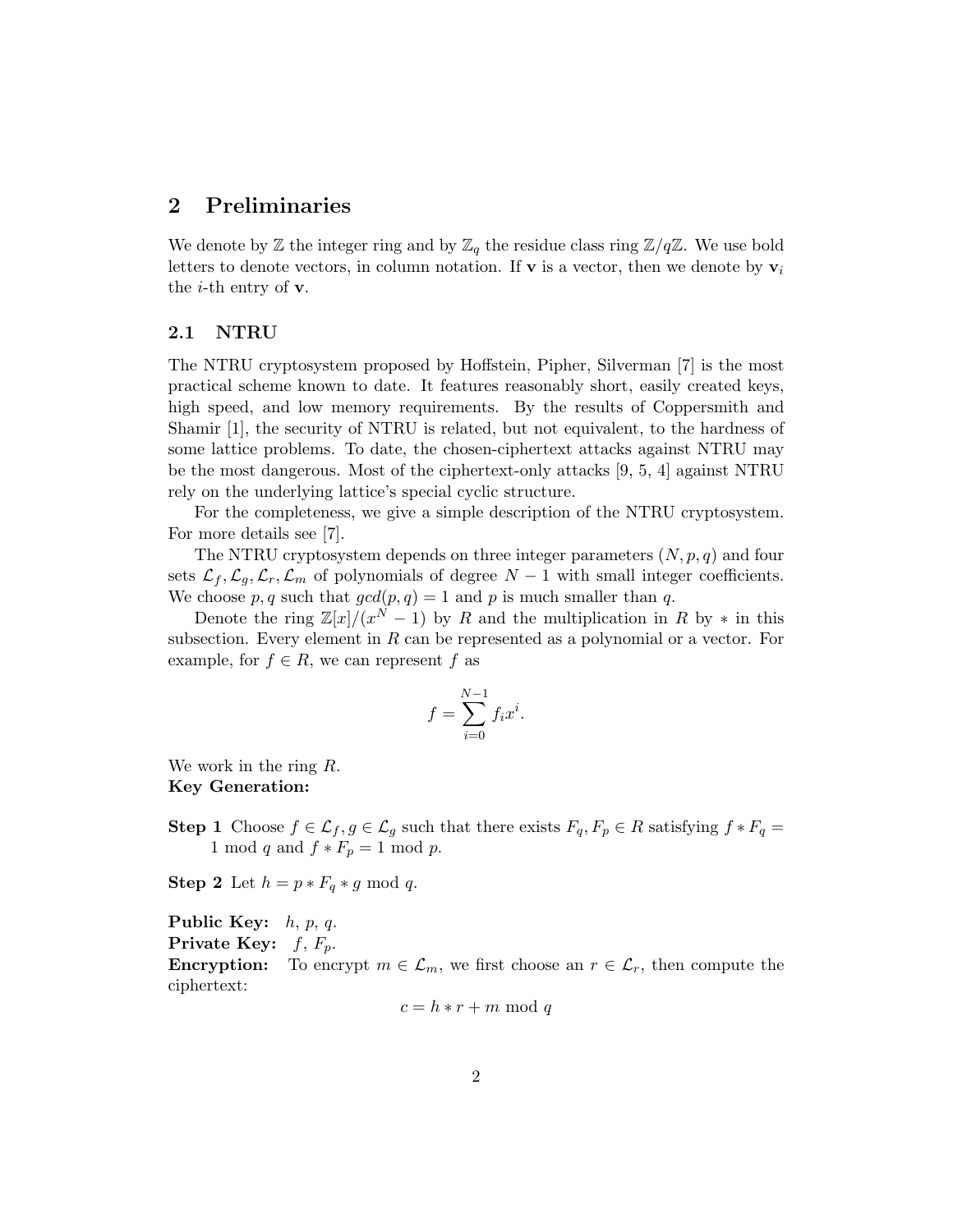Decryption: First we compute

$$
a = f * c \mod q
$$
  
=  $pg * r + f * m \mod q$ 

then we choose the coefficients of a in the interval from  $-\frac{q}{2}$  $\frac{q}{2}$  to  $\frac{q}{2}$ . By the fact that all the coefficients of  $pg * r + f * m$  may be in the interval from  $-\frac{q}{2}$  $\frac{q}{2}$  to  $\frac{q}{2}$ , we almost get

$$
a = pg * r + f * m.
$$

Then we recover the message m by computing  $m = F_p * a \mod p$ .

Since there exists several variants of NTRU, this has made the analysis of NTRU a tricky task. We may use totally different ways to attack NTRU instead of a uniform one.

As in [10], we summarize the main instantiations of NTRU in the table below:

| Variant          |                                           |      | ົ          | $\mathcal{L}$ a    | $\mathbf{L}_m$ | レィ                 |                          | Ref        |
|------------------|-------------------------------------------|------|------------|--------------------|----------------|--------------------|--------------------------|------------|
| <b>NTRU-1998</b> | $N^1$<br>$\frac{N}{2}$<br>$2^k \in$       |      | $d_f, d_f$ | $L(d_q, d_q)$      | $L_m$          | $L(d_r, d_r)$      | $\overline{\phantom{a}}$ | <b>้ —</b> |
| <b>NTRU-2001</b> | $\left[\frac{N}{2},N\right]$<br>$2^k \in$ | $+x$ | $1+p*F$    | $\mathcal{B}(d_g)$ | $\mathcal B$   | $\mathcal{B}(d_r)$ | $\mathcal{B}(d_F)$       | [8]        |
| NTRU-2005        | prime                                     |      | $+ p * F$  | $\mathcal{B}(d_q)$ | $\mathcal B$   | $\mathcal{B}(d_r)$ | $\mathcal{B}(d_F)$       | [6]        |

where

- $L_m = \{m \in \mathbb{R} : m \text{ has coefficients lying between } -\frac{1}{2}\}$  $\frac{1}{2}(p-1)$  and  $\frac{1}{2}(p-1)$ ,
- $L(d_1, d_2) = \{F \in R : F \text{ has } d_1 \text{ coefficients equal } 1, d_2 \text{ coefficients equal } -1, \text{ the rest } 0\},\$
- $\beta$  denotes the set of all polynomials with binary coefficients,
- $\mathcal{B}(d) = \{F \in R : F \text{ has } d \text{ coefficients equal 1, the rest 0}\}.$

## 2.2 Ding's Algorithm for LWE

The Learning with Errors (LWE) problem was first introduced by Regev [14]. Since it is hard as worst-case lattice problems, the LWE problem has many applications in constructing cryptosystems with security proofs.

We can describe the LWE problem as follows as in [2].

First, we have a parameter n, a prime modulus  $q$ , and an error probability distribution  $\kappa$  on the finite field  $\mathbb{F}_q$  with q elements.

Let  $\prod_{s,\kappa}$  on  $\mathbb{F}_q$  be the probability distribution obtained by selecting an element **a** in  $\mathbb{F}_q^n$  randomly and uniformly, choosing  $e \in \mathbb{F}_q$  according to  $\kappa$ , and outputting  $(a, **a**, **s** > +e),$  where + is the addition that is performed in  $\mathbb{F}_q$ .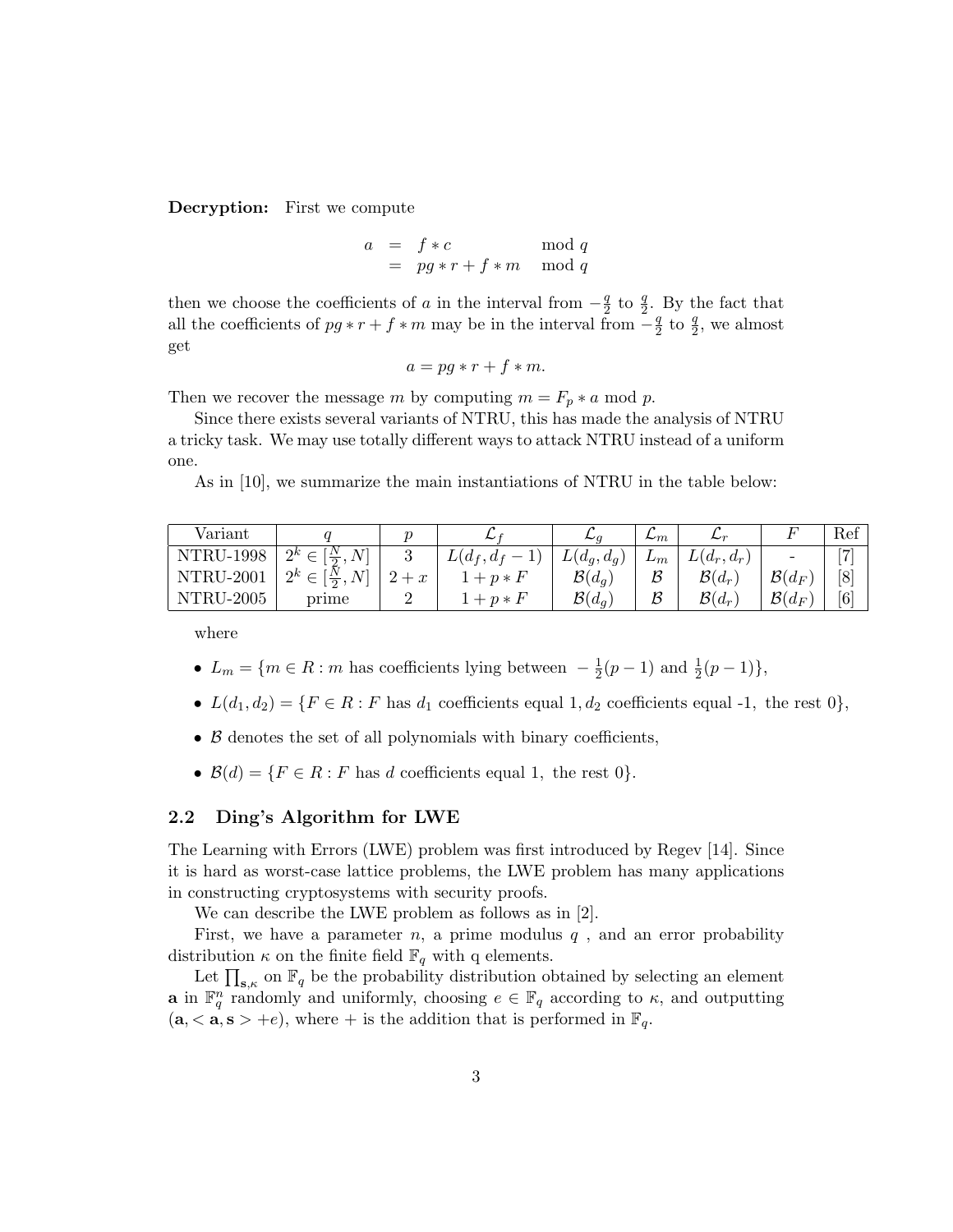We say that an algorithm solves LWE with modulus q and error distribution  $\kappa$ , if, for any s in  $\mathbb{F}_q^n$ , with an arbitrary number of independent samples from  $\prod_{s,\kappa}$ , it outputs s (with high probability).

Very recently, Ding [2] proposed an ingenious algorithm to solve LWE problem with bounded errors, in which the error probability distribution  $\kappa$  is on a proper subset  $ES = \{e_1, e_2, \dots, e_D\}$  of the whole finite field  $\mathbb{F}_q$ , in polynomial time with fixed  $D(D < q)$ .

The main steps of Ding's Algorithm are

• Nonlinearization: For any sample  $(a,  +e)$ , if we let  $b =  +e$ , we have a linear equation

$$
\sum_{i=1}^{n} \mathbf{a}_i \mathbf{s}_i + e = b. \tag{1}
$$

Then we can also have a corresponding nonlinear equation

$$
\prod_{k=1}^{D} (\sum_{i=1}^{n} \mathbf{a}_{i} \mathbf{s}_{i} + e_{k} - b) = 0
$$
 (2)

where  $e_k \in ES$ .

• Linearization: Notice that the total degree of every monomial of  $s_1, s_2, \dots, s_n$ in (2) is at most  $D$ , we assign each of such monomials a new variable  $y_i$ , then we transform (2) to a linear equation:

$$
\sum_{i} \mathbf{c}_{i} \mathbf{y}_{i} = 0 \tag{3}
$$

where  $\mathbf{c}_i$  is the corresponding coefficient of  $\mathbf{y}_i$  in (2).

• Solving. Let  $Q = \binom{n+D}{n}$  $\binom{+D}{n}$ , we know that the number of  $y_i$ 's is at most  $Q-1$ . So when we have enough,  $O(n^D)$ , linear equations like (3), we can find  $y_i$  by solving a set of linear equations.

# 3 A Broadcast Attack against NTRU

## 3.1 A Broadcast Attack against NTRU

We find Ding's Algorithm can be easily used to give a broadcast attack against NTRU.

Suppose there is a sender and  $k$  recipients. All these recipients use NTRU cryptosystems with the same  $N, q, p$  but different public and private keys. The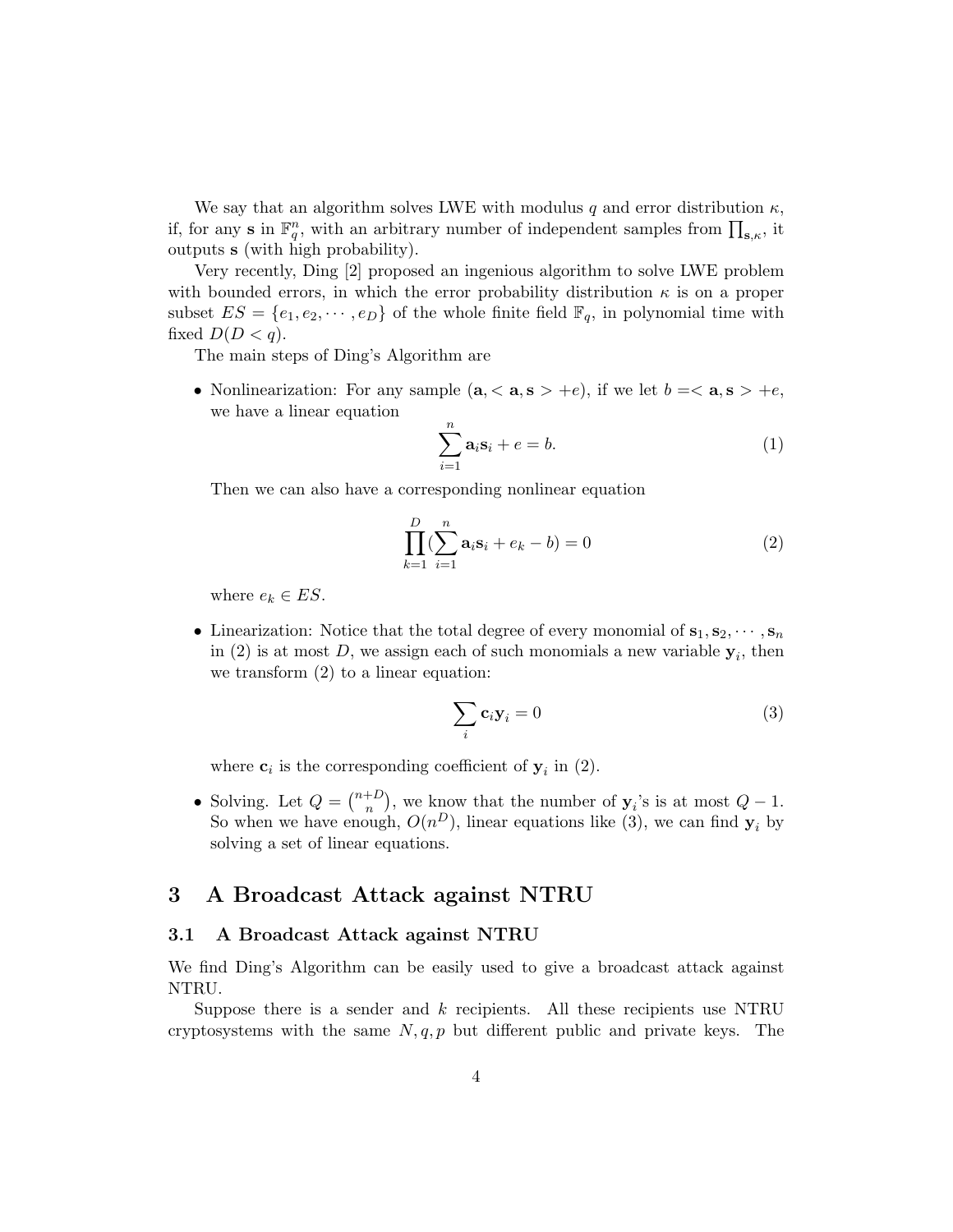sender encrypts the same message  $m$  with every public key of these recipients and independent  $r \in \mathcal{L}_r$  respectively. Then he sends the k ciphertexts to these recipients respectively. The broadcast attack is to recover  $m$  with these  $k$  ciphertexts without requiring any knowledge of the recipient's secret key. More precisely, the attacker wants to recover m from

$$
h_{(1)} * r_{(1)} + m = c_{(1)} \mod q
$$
  
\n
$$
h_{(2)} * r_{(2)} + m = c_{(2)} \mod q
$$
  
\n
$$
\vdots
$$
  
\n
$$
h_{(k)} * r_{(1)} + m = c_{(k)} \mod q
$$

where  $h_{(i)}$  is the *i*-th recipient's public key and the attacker knows none of these  $r_{(i)}$ 's.

Before giving the attack, we need transform NTRU to its linear form.

## 3.1.1 The Linear Form of NTRU over  $\mathbb{Z}_q$

In NTRU, a polynomial  $f =$  $\sum_{ }^{N-1}$  $i=0$  $f_ix^i \in R$  can also be represented as a vector

$$
\mathbf{f}=(f_0,f_1,\cdots,f_{N-1})^T.
$$

and the multiplication of  $f$  and  $g$  can be represented as

$$
\mathbf{t} = \begin{pmatrix} f_0 & f_{N-1} & \cdots & f_1 \\ f_1 & f_0 & \cdots & f_2 \\ \vdots & \vdots & \ddots & \vdots \\ f_{N-1} & f_{N-2} & \cdots & f_0 \end{pmatrix} \begin{pmatrix} g_0 \\ g_1 \\ \vdots \\ g_{N-1} \end{pmatrix}
$$

That is, **t** is the corresponding vector of  $f * g$  in R.

Then, for the equation in R

$$
c = h * r + m \bmod q,
$$

we have the linear form

$$
\mathbf{c} = H\mathbf{r} + \mathbf{m} \bmod q \tag{4}
$$

where

$$
H = \left( \begin{array}{cccc} h_0 & h_{N-1} & \cdots & h_1 \\ h_1 & h_0 & \cdots & h_2 \\ \vdots & \vdots & \ddots & \vdots \\ h_{N-1} & h_{N-2} & \cdots & h_0 \end{array} \right)
$$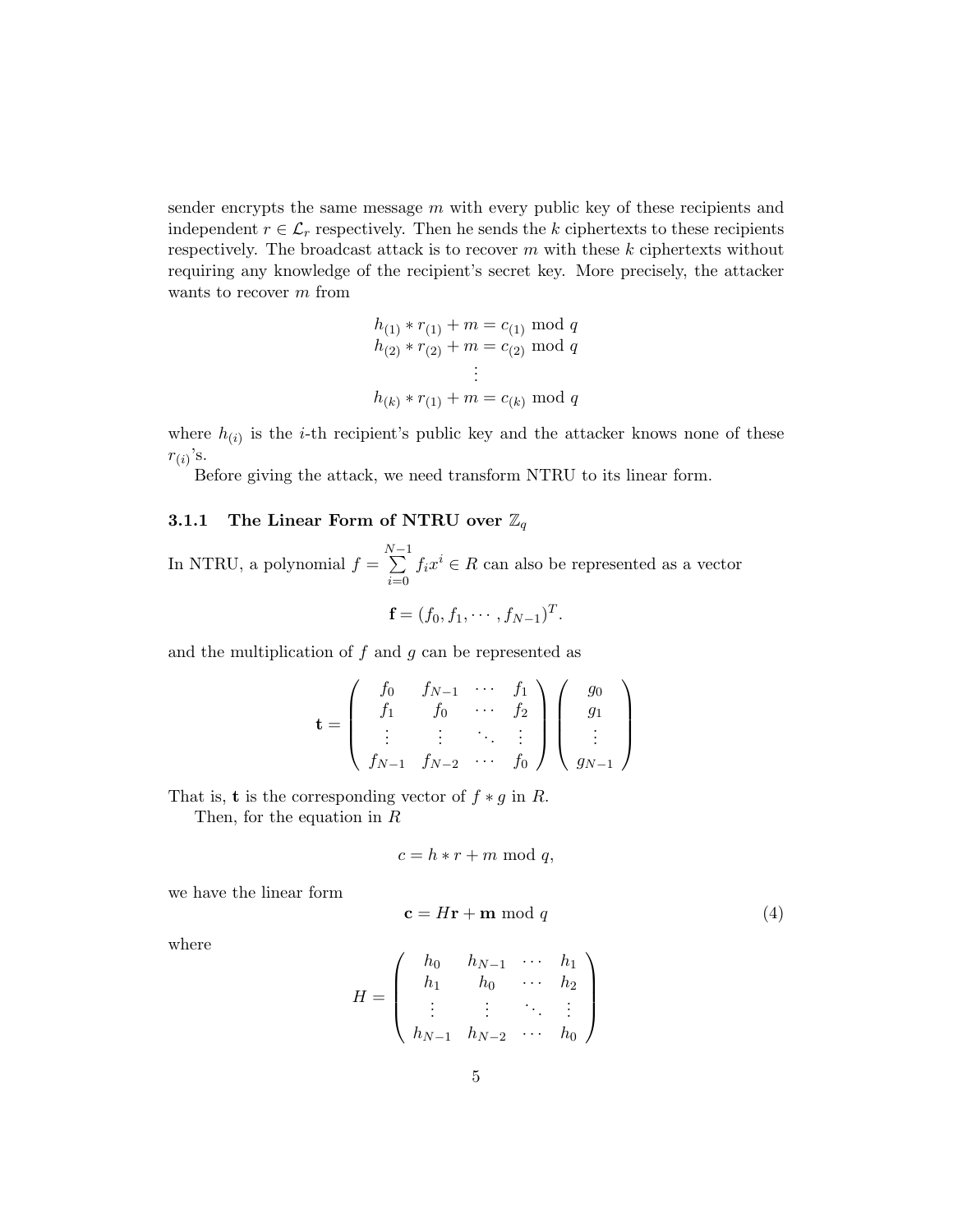or we have  $N$  linear equations

$$
\mathbf{c}_i = \sum_{j=0}^{N-1} H_{i+1,j+1} \mathbf{r}_j + \mathbf{m}_i \bmod q
$$

where  $i = 0, \cdots N - 1$ .

This is a little different from (1). We would like to point out that it is not necessary for q to be a prime. However, if we want to recover **, we need**  $**m**$  **to be** the same as  $s$  in (1), but not  $r$ . So we can't use Ding's Algorithm directly.

If H is invertible in  $\mathbb{Z}_q^{N \times N}$ , obviously we can easily get the equation below from  $(4)$ :

$$
H^{-1}\mathbf{m} + \mathbf{r} = H^{-1}\mathbf{c} \bmod q
$$

Let  $\widehat{H} = H^{-1}$ ,  $\mathbf{b} = H^{-1}\mathbf{c}$ , then we have

$$
\hat{H}\mathbf{m} + \mathbf{r} = \mathbf{b} \bmod q \tag{5}
$$

## 3.1.2 The Pseudo-Inverse of H

Usually, H is invertible in  $\mathbb{Z}_q^{N \times N}$  with high probability in NTRU-2001 and NTRU-2005. However, H is not invertible in NTRU-1998.

Luckily, for any public key h in NTRU-1998, we can usually find a polynomial  $h' \in R$  with overwhelming probability such that for any  $r \in L(d_r, d_r)$ ,

$$
h' * h * r = r \bmod q.
$$

We call  $h$  is pseudo-invertible as in [11].

We can find h' in polynomial time as follows. Since  $R_q = \mathbb{Z}_q[x]/(x^N - 1)$  is isomorphic to  $P_1 \times P_2$  where  $P_1 = \mathbb{Z}_q[x]/(x-1)$  and  $P_2 = \mathbb{Z}_q[x]/(x^{N-1} + x^{N-2} +$  $\cdots + 1$ , we have

$$
\phi: R_q \to P_1 \times P_2.
$$

Since  $h(1) = 0 \text{ mod } q$ , we have  $\phi(h) = (0, \bar{h})$  where  $\bar{h}$  denotes the reduction of h modulo  $x^{N-1} + x^{N-2} + \cdots + 1$ . With high probability,  $\bar{h}$  is invertible in  $P_2$ . We denote its inverse in  $P_2$  by  $\tilde{h}$ . Considering the polynomial  $h' = \phi^{-1}((1,\tilde{h}))$  in  $R_q$ , it satisfies  $h' * h * r = r \mod q$  for  $r \in L(d_r, d_r)$ .

Let

$$
H' = \begin{pmatrix} h'_0 & h'_{N-1} & \cdots & h'_1 \\ h'_1 & h'_0 & \cdots & h'_2 \\ \vdots & \vdots & \ddots & \vdots \\ h'_{N-1} & h'_{N-2} & \cdots & h'_0 \end{pmatrix},
$$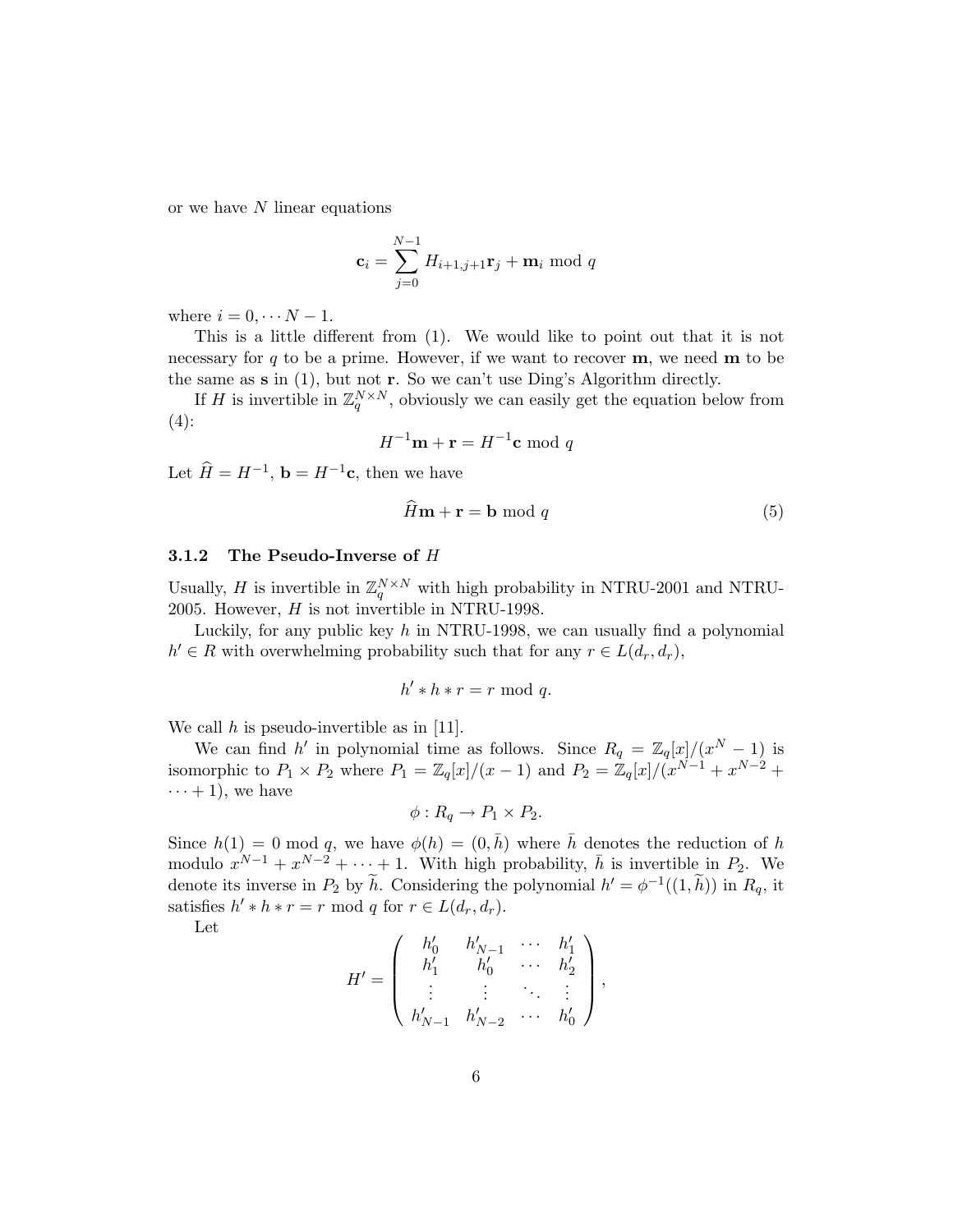we have

$$
H'\mathbf{m} + \mathbf{r} = H'\mathbf{c} \bmod q
$$

from (4).

Similarly, let  $\widehat{H} = H'$ ,  $\mathbf{b} = H'\mathbf{c}$ , then we also have

$$
\hat{H}\mathbf{m} + \mathbf{r} = \mathbf{b} \bmod q
$$

### 3.1.3 A Broadcast Attack against NTRU

Obviously, we have  $N$  linear equations from  $(5)$ :

$$
\sum_{j=0}^{N-1} \widehat{H}_{i+1,j+1} \mathbf{m}_j + \mathbf{r}_i = \mathbf{b}_i \bmod q
$$

where  $i = 0, \dots N - 1$ . This is totally as same as (1). So we can use Ding's Algorithm to recover **m** if we have enough linear equations, since  $\mathbf{r}_i$  is usually in  $\{0,1\}$  or  $\{-1,0,1\}$ . Usually, by Ding's result, we need  $O(N^2)$  and  $O(N^3)$  linear equations respectively to complete the attack for  $ES = \{0, 1\}$  and  $ES = \{-1, 0, 1\}$ . Since we can obtain  $N$  linear equations from one recipient, we expect that we need  $O(N)$  and  $O(N^2)$  recipients respectively to complete the attack.

## 3.2 Improving the Attack

Two natural ideas to improve the attack is obvious:

- decreasing the number of variables,
- increasing the number of equations.

In fact, from the view of the effect, increasing the number of equations is usually equivalent to decreasing the number of variables.

#### 3.2.1 With the Description of  $ES$

In NTRU, *ES* is usually  $\{-1, 0, 1\}$  or  $\{0, 1\}$ .

- if  $ES = \{-1, 0, 1\}$ , we can add N equations:  $\mathbf{m}_i^3 \mathbf{m}_i = 0$   $(i = 0, \dots, N 1)$ .
- if  $ES = \{0, 1\}$ , we can add N equations:  $m_i^2 m_i = 0$   $(i = 0, \dots, N 1)$ .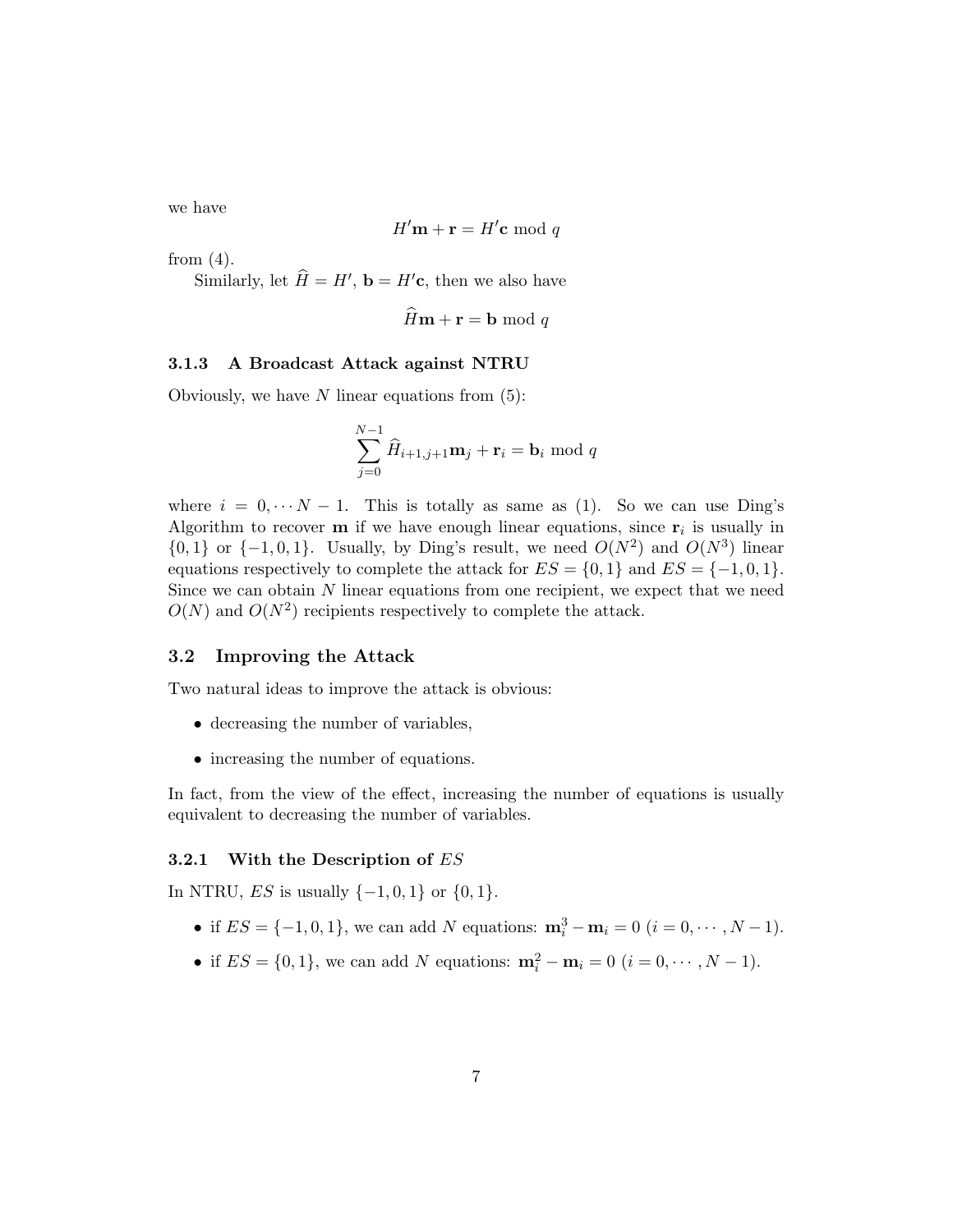### 3.2.2 With Known Bits

If we know some bits, either the message bits or the random bits, we can also improve the attack.

- If we know some bits of **m**, for example,  $\mathbf{m}_0, \mathbf{m}_2, \cdots, \mathbf{m}_{k-1}$ , then we can obviously eliminate those monomials containing at least one of these known bits.
- If we know some bits of **r**, for example,  $\mathbf{r}_0, \mathbf{r}_2, \cdots, \mathbf{r}_{k-1}$ , then for  $i = 0, \cdots, k-1$ 1, we have  $k$  linear equations:

$$
\sum_{j=0}^{N-1} \widehat{H}_{i+1,j+1} \mathbf{m}_j + \mathbf{r}_i - \mathbf{b}_i = 0 \text{ mod } q
$$
 (6)

For each of these equations, we also have N equations for  $ES = \{0, 1\}$ :

$$
\mathbf{m}_0(\sum_{j=0}^{N-1} \widehat{H}_{i+1,j+1}\mathbf{m}_j + \mathbf{r}_i - \mathbf{b}_i) = 0 \mod q
$$
  
\n
$$
\mathbf{m}_1(\sum_{j=0}^{N-1} \widehat{H}_{i+1,j+1}\mathbf{m}_j + \mathbf{r}_i - \mathbf{b}_i) = 0 \mod q
$$
  
\n
$$
\vdots
$$
  
\n
$$
\mathbf{m}_{N-1}(\sum_{j=0}^{N-1} \widehat{H}_{i+1,j+1}\mathbf{m}_j + \mathbf{r}_i - \mathbf{b}_i) = 0 \mod q
$$

Together with  $(6)$ , we have  $N+1$  equations for each linear equation. Notice that though we have  $(N+1)k$  new equations, in general they are not linearly independent when we transform them to linear equations by involving new variables  $y_i$ . We conjecture that the effect when we use these new equations is as the same as when we know  $k$  bits of  $m$ .

For  $ES = \{-1, 0, 1\}$ , we can similarly have another  $N^2$  equations

$$
\mathbf{m}_i \mathbf{m}_l \left( \sum_{j=0}^{N-1} \widehat{H}_{i+1,j+1} \mathbf{m}_j + \mathbf{r}_i - \mathbf{b}_i \right) = 0 \mod q
$$

for  $i, l = 0, \cdots, N - 1$ .

However, how can we obtain these bits we need? A natural idea is guessing the bits. We next show that "guessing" is not a bad idea for NTRU.

For any vector  $\mathbf{v} = \mathbf{v}_0, \mathbf{v}_1, \cdots, \mathbf{v}_{N-1}$ , we denote by  $\mathbf{v}^{(r)}$  its *r*-cycle:

$$
\mathbf{v}^{(r)} = (\mathbf{v}_{N-r}, \mathbf{v}_{N-r+1}, \cdots, \mathbf{v}_{N-1}, \mathbf{v}_0, \mathbf{v}_1, \cdots, \mathbf{v}_{N-r-1})^T
$$

where  $r \in \{1, \dots, N-1\}$  and  $\mathbf{v}^{(0)} = \mathbf{v}$ .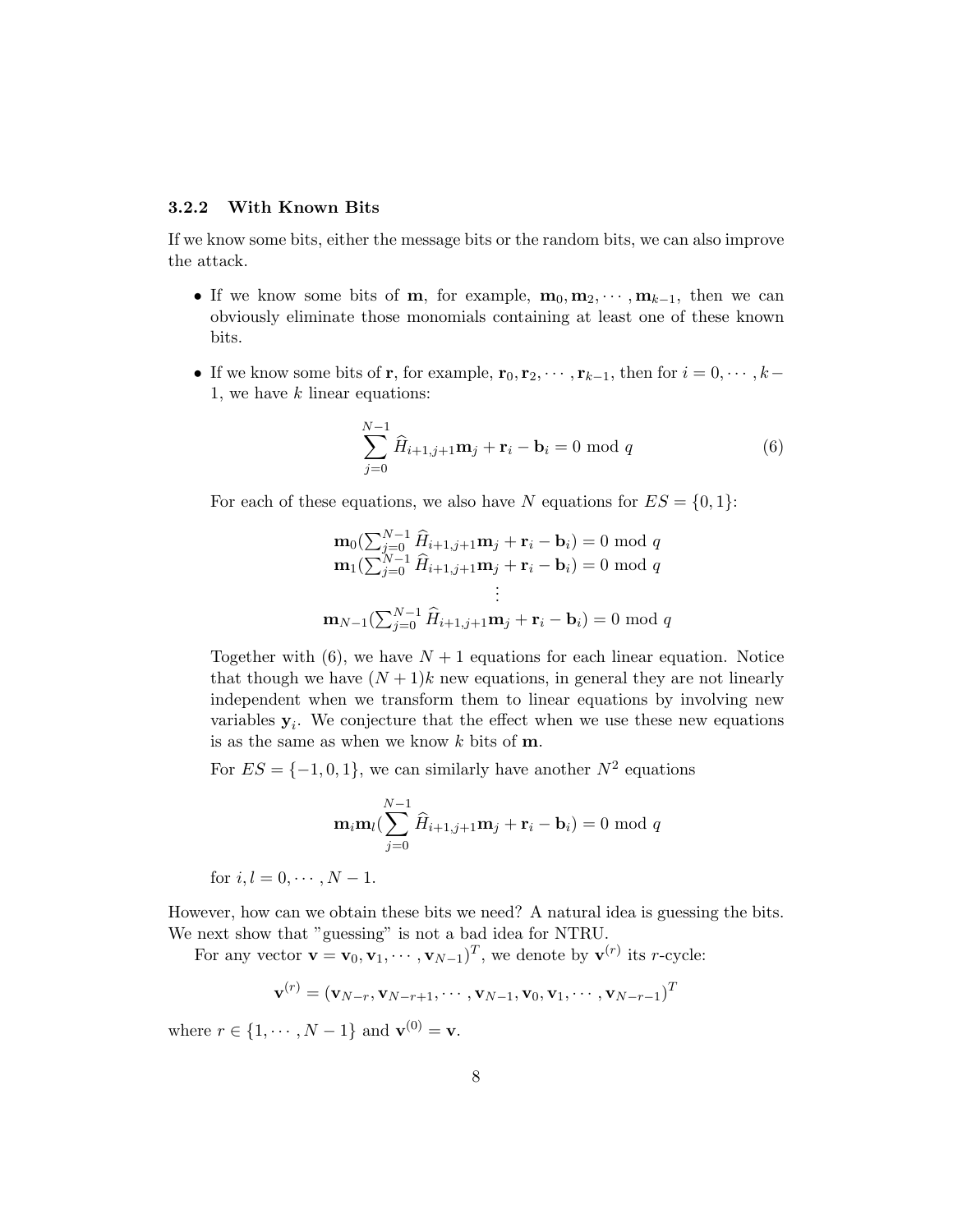For NTRU, since we have

$$
H\mathbf{r} + \mathbf{m} = \mathbf{c} \bmod q,
$$

we can conclude that for  $i = 0, \dots, N - 1$ ,

$$
H\mathbf{r}^{(i)} + \mathbf{m}^{(i)} = \mathbf{c}^{(i)} \bmod q.
$$

We take  $r$  as an example to show that how we guess its some bits. For example, we guess  $\mathbf{r}_0 = 0, \mathbf{r}_2 = 0, \cdots, \mathbf{r}_{k-1} = 0$ . Then only if there is an *i*-cycle of **r** such that

$$
\begin{array}{ccc}\n\mathbf{r}_{0}^{(i)} & = & \mathbf{r}_{0} \\
\mathbf{r}_{1}^{(i)} & = & \mathbf{r}_{1} \\
\vdots & & \\
\mathbf{r}_{k-1}^{(i)} & = & \mathbf{r}_{k-1}\n\end{array}
$$

can we use the corresponding equation  $H\mathbf{r}^{(i)} + \mathbf{m}^{(i)} = \mathbf{c}^{(i)}$  mod q instead of the origin one for any recipient to continue the attack. Of course, we don't know what i is. However, we can commit the attack for every  $i \in \{0, 1, \cdots, N-1\}$ , then check whether we get the correct message.

By  $[9]$ , we know that the probability that there is an *i*-cycle we need is approximately equal to  $1 - (1 - \prod^{d_r-1}$  $j=0$  $(1 - \frac{k}{N-j})^N$  for  $\mathcal{L}(r) = \mathcal{B}(d_r)$  which is very close to 1 for small  $k$ . More analysis see [9].

#### 3.2.3 With the Clue from the Parameters

We can easily get

$$
h(1)r(1) + m(1) = c(1) \mod q
$$

when we take  $h(x)$ ,  $r(x)$ ,  $m(x)$  and  $c(x)$  as polynomials. Since we know  $h(x)$ ,  $c(x)$ , and by  $\mathcal{L}_r$  we also know that  $r(1) = 0$  in NTRU-1998 or  $r(1) = d_r$  in NTRU-2001 and NTRU-2005, we have

$$
\sum_{j=0}^{N-1} \mathbf{m}_j + h(1)r(1) - c(1) = 0 \text{ mod } q.
$$

As above, we also have N new equations for  $ES = \{0, 1\}$ 

$$
\mathbf{m}_i(\sum_{j=0}^{N-1} \mathbf{m}_j + h(1)r(1) - c(1)) = 0 \mod q
$$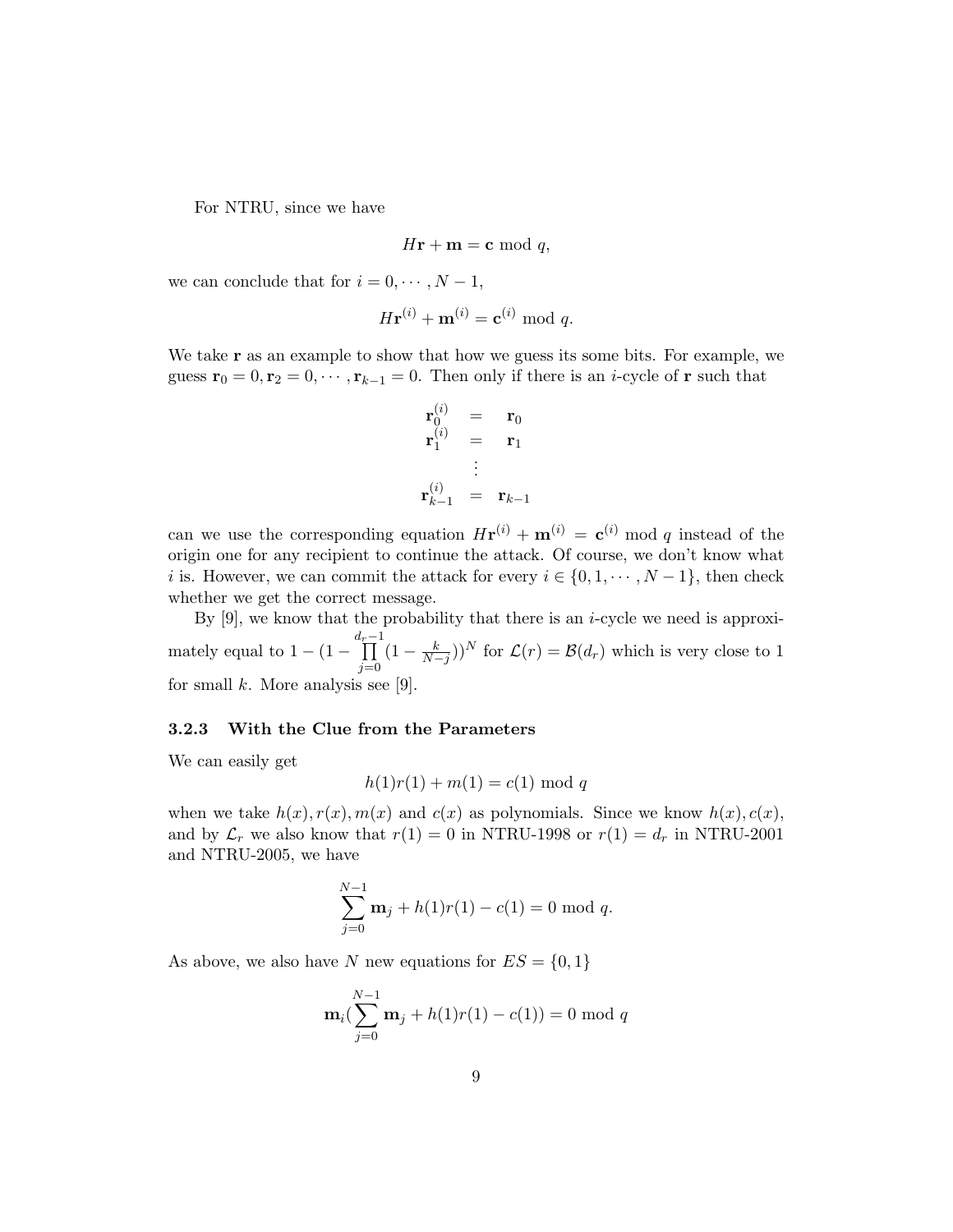for  $i = 0, \cdots, N - 1$ .

For  $ES = \{-1, 0, 1\}$ , we have another  $N^2$  equations

$$
\mathbf{m}_i \mathbf{m}_l \left( \sum_{j=0}^{N-1} \mathbf{m}_j + h(1)r(1) - c(1) \right) = 0 \mod q
$$

for  $i, l = 0, \cdots, N - 1$ .

## 3.3 A Toy Example

Suppose  $N = 3, q = 5$ , and the sender wants to send the message  $\mathbf{m} = (0, 1, 0)^T$  to the recipient whose public key  $H$  satisfies

$$
\widehat{H} = H^{-1} = \begin{pmatrix} 1 & 2 & 3 \\ 3 & 1 & 2 \\ 2 & 3 & 1 \end{pmatrix} \mod q,
$$

(in fact, we don't really generate a NTRU public key and we just give an example to illustrate the algorithm here) and he chooses a random vector  $\mathbf{r} = (0, 1, 1)^T$  from  $\mathcal{B}(2)$ . Finally, he gets the ciphertext  $(2, 2, 4)^T$ .

Suppose the attacker obtains the ciphertext and without loss of generality, he knows  $\mathbf{r}_0 = 0$ .

As above, the attacker can generate the equations below:

$$
\mathbf{m}_{i}^{2} - \mathbf{m}_{i} = 0 \quad i = 0, 1, 2
$$
\n
$$
\mathbf{m}_{0} + 2\mathbf{m}_{1} + 3\mathbf{m}_{2} - 2 = 0
$$
\n
$$
\mathbf{m}_{i}(\mathbf{m}_{0} + 2\mathbf{m}_{1} + 3\mathbf{m}_{2} - 2) = 0 \quad i = 0, 1, 2
$$
\n
$$
(3\mathbf{m}_{0} + \mathbf{m}_{1} + 2\mathbf{m}_{2} - 1)(3\mathbf{m}_{0} + \mathbf{m}_{1} + 2\mathbf{m}_{2} - 2) = 0
$$
\n
$$
(2\mathbf{m}_{0} + 3\mathbf{m}_{1} + \mathbf{m}_{2} - 4)(2\mathbf{m}_{0} + 3\mathbf{m}_{1} + \mathbf{m}_{2} - 3) = 0
$$
\n
$$
\mathbf{m}_{0} + \mathbf{m}_{1} - \mathbf{m}_{2} - 1 = 0
$$
\n
$$
\mathbf{m}_{i}(\mathbf{m}_{0} + \mathbf{m}_{1} - \mathbf{m}_{2} - 1) = 0 \quad i = 0, 1, 2
$$

Taking every monomial appearing in the equations as a new variable, then we have 13 linear equations and only 9 variables. Very luckily, we can solve the set of linear equations.

# 4 Conclusion

Using Ding's Algorithm, we give a broadcast attack against NTRU, the most efficient lattice-based public-key cryptosystem known to date. We also give some ways to improve the attack. However, the lager  $N$  is, the larger the size of the set of the linear equations is, and the more ciphertexts of the recipients we need. This leads a difficult task to the attacker to commit the broadcast attack.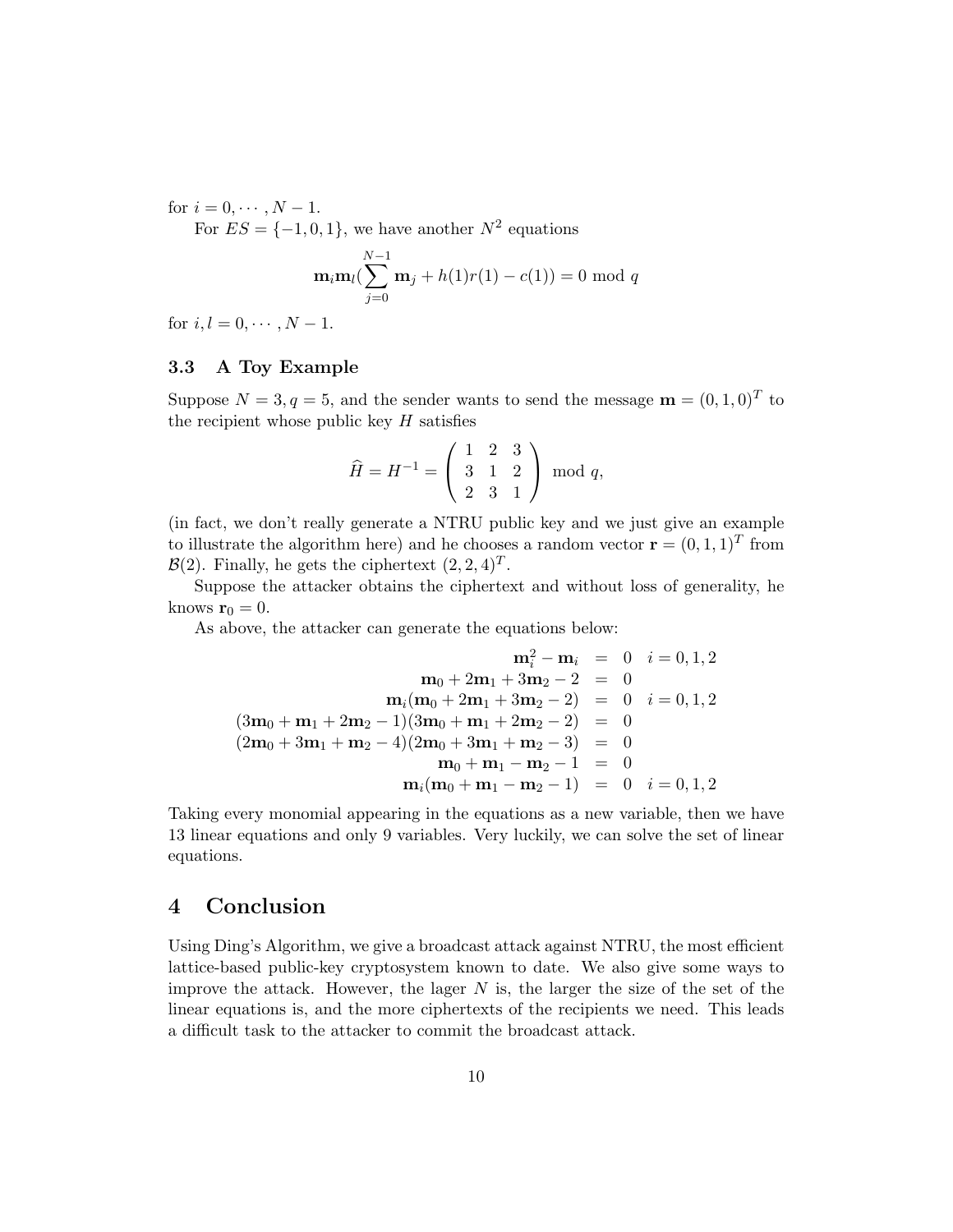## References

- [1] D. Coppersmith, A. Shamir, "Lattice attacks on NTRU", in Proc of EuroCrypt'97 (Lecture Notes in Computer Science), W. Fumy, Ed. Berlin, Germany: Springer, 1997, Vol. 1233 pp. 52C-61.
- [2] J. Ding: Solving LWE Problem with Bounded Errors in Polynomial Time, available at http://eprint.iacr.org/2010/558.
- [3] J. Hästad: Solving simultaneous modular equations of low degree. SIAM J. Comput. 17 (1988) 336-341
- [4] N. Howgrave-Graham. A hybrid lattice-reduction and meet-in-the-middle attack against NTRU. In Proc. of CRYPTO 2007, pp. 150–169, 2007.
- [5] N. Howgrave-Graham, J.H. Silverman, W. Whyte, "A Meet-In-The-Meddle Attack on an NTRU Private Key", available at http://www.ntru.com/cryptolab/tech notes.htm#004
- [6] N. Howgrave-Graham, J.H. Silverman, W. Whyte: Choosing Parameter Sets for NTRUEncrypt with NAEP and SVES-3. Technical Report, NTRU Cryptosystems 2005.
- [7] J. Hoffstein, J. Pipher, J.H. Silverman, "NTRU: A Ring-Based Public Key Cryptosystem," in Proc. of Algorithmic Number Theory (Lecture Notes in Computer Science), J.P. Buhler, Ed. Berlin, Germany: Springer-Verlag, 1998, vol. 1423, pp. 267–288.
- [8] J. Hoffstein, J.H. Silverman: Optimizations for NTRU. Technical report, NTRU Cryptosystems (June 2000), available at http://citeseer.ist.psu.edu/693057.html
- [9] A. May, J.H. Silverman, "Dimension Reduction Methods for Convolution Modular Lattices", In Proc of Cryptography and Lattices (Lecture Notes in Computer Science), J.H. Silverman, Ed. Berlin, Germany: Springer-Verlag, 2001, vol. 2146, pp. 110–125.
- [10] P. Mol, M. Yung, Recovering NTRU Secret Key from Inversion Oracle, In Proc of PKC 2008. 2008, 18-36.
- [11] P. Nguyen, D. Pointcheval: Analysis and Improvements of NTRU Encryption Padding. In Proc. of Crypto'02, Berlin: Springer-Verlag, 2002, vol. 2442, pp. 210–225.